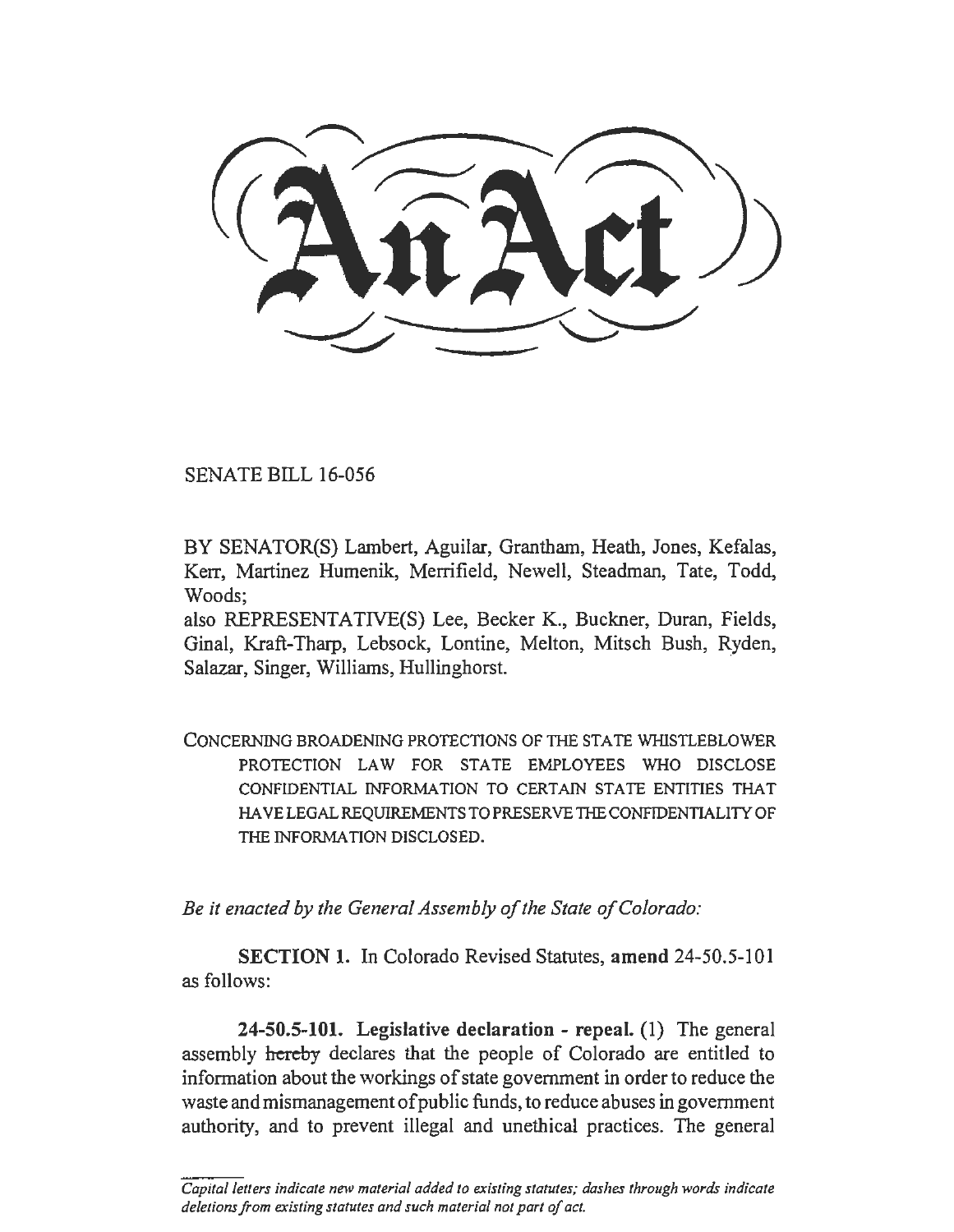assembly further declares that employees of the state of Colorado are citizens first and have a right and a responsibility to behave as good citizens in our common efforts to provide sound management of governmental affairs. To help achieve these objectives, the general assembly declares that state employees should be encouraged to disclose information on actions of state agencies that are not in the public interest and that legislation is needed to ensure that any employee making such disclosures shall not be subject to disciplinary measures or harassment by any public official.

(2) (a) THE GENERAL ASSEMBLY FURTHER DECLARES THAT THE PURPOSE OF THE CREATION OF WHISTLEBLOWER REVIEW AGENCIES IN THIS ARTICLE IS TO PROVIDE A MECHANISM FOR DETERMINING WHETHER INFORMATION ABOUT STATE OPERATIONS OR CONDUCT PROVIDED BY A STATE EMPLOYEE MAY BE MADE PUBLIC BY A STATE EMPLOYEE WHISTLEBLOWER, EITHER TO MEMBERS OF THE GENERAL ASSEMBLY OR ULTIMATELY TO THE PUBLIC, WHILE PROTECTING THAT STATE EMPLOYEE FROM PUNITIVE ACTION AND WHILE MA1NTA1N1NG THE CONFIDENTIAL NATURE OF INFORMATION WHERE REQUIRED BYLAW.

(b) THIS SUBSECTION (2) IS REPEALED, EFFECTIVE MAY 15, 2018.

SECTION 2. In Colorado Revised Statutes, 24-50.5-102, add (6) as follows:

24-50.5-102. Definitions - repeal. As used in this article, unless the context otherwise requires:

(6) (a) "WHISTLEBLOWER REVIEW AGENCY" MEANS THE DIRECTOR OF THE OFFICE OF LEGISLATIVE LEGAL SERVICES UNDER PART 5 OF ARTICLE 3 OF TITLE 2, C.R.S., OR THE DIRECTOR'S DESIGNEE, THE ATTORNEY GENERAL UNDER ARTICLE 31 OF THIS TITLE, OR THE ATTORNEY GENERAL'S DESIGNEE, OR THE STA TE COURT ADMINISTRATOR UNDER SECTION 13-3-101, C.R.S., OR THE STATE COURT ADMINISTRATOR'S DESIGNEE.

(b) THIS SUBSECTION (6) IS REPEALED, EFFECTIVE MAY 15, 2018.

SECTION 3. In Colorado Revised Statutes, amend 24-50.5-103 as follows:

PAGE 2-SENATE BILL 16-056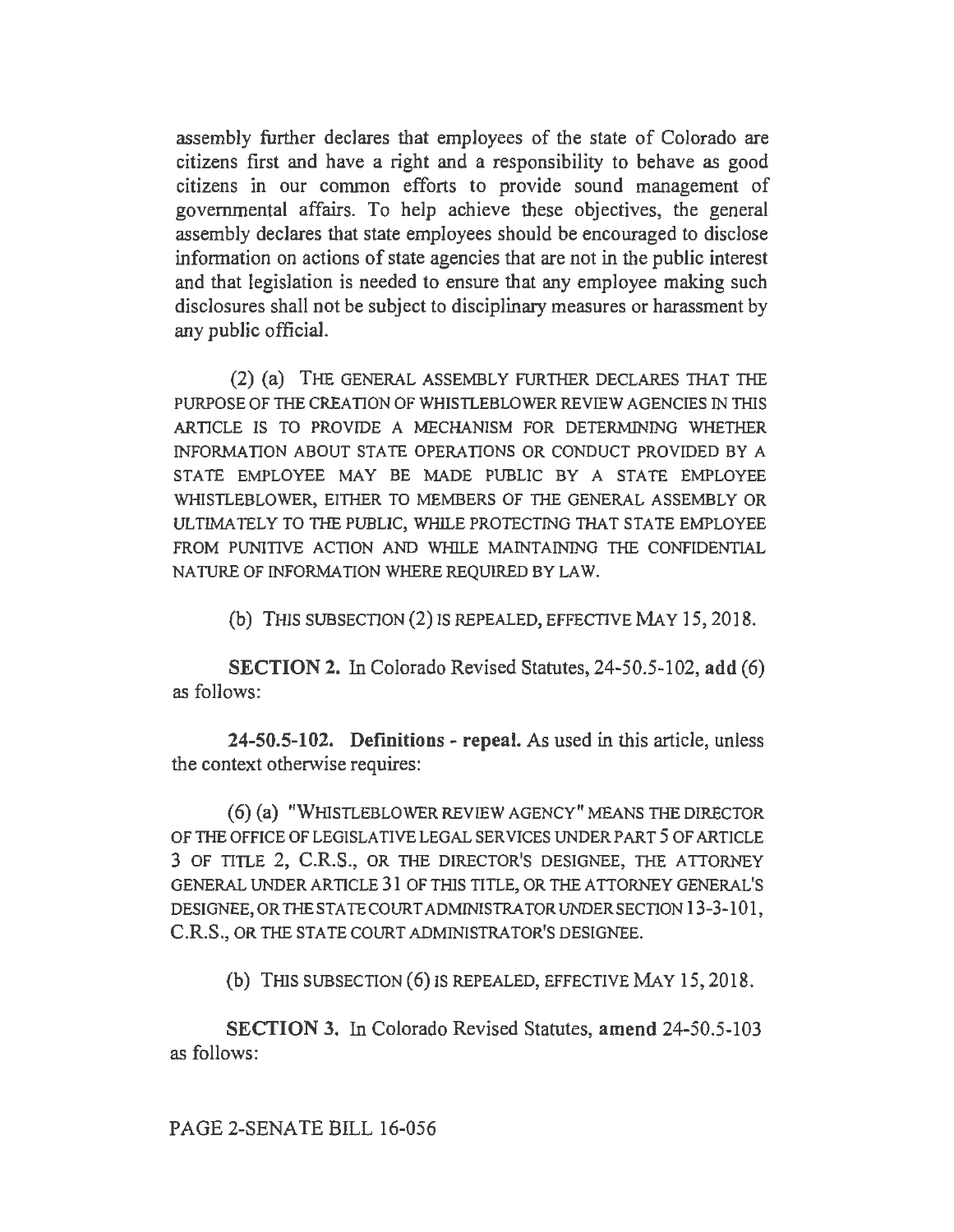24-50.5-103. Retaliation prohibited - repeal. (1) Except as provided in subsection (2) of this section,  $\pi\sigma$  AN appointing authority or supervisor shall NOT initiate or administer any disciplinary action against an employee on account of the employee's disclosure of information. This section shall SUBSECTION (1) DOES not apply to AN EMPLOYEE WHO DISCLOSES:

(a) An employee who discloses Information that he OR SHE knows to be false or who discloses information with disregard for the truth or falsity thereof OF THE INFORMATION;

(b) An employee who discloses Information from public records which THAT are closed to public inspection pursuant to section 24-72-204; OR

(c) An employee who discloses WITHOUT LAWFUL AUTHORITY, information which THAT is confidential under any other provision of law OR CLOSED TO PUBLIC INSPECTION UNDER SECTION 24-72-204 (2) (a) (I)  $AND(2)$  (a) (VIII).

(2) It shall be the obligation of An employee who wishes to disclose information under the protection of this article IS OBLIGATED to make a good-faith effort to provide to his OR HER supervisor or appointing authority or member of the general assembly the information to be disclosed prior to the time of its disclosure.

(3) SUBSECTION(2)ANDPARAGRAPHS {b) AND (c) OF SUBSECTION (1) OF THIS SECTION DO NOT APPLY TO AN EMPLOYEE WHO DISCLOSES INFORMATION TO A WHISTLEBLOWER REVIEW AGENCY.

(4) AN EMPLOYEE SHALL DISCLOSE INFORMATION UNDER SUBSECTION (3) OF THIS SECTION TO THE ATTORNEY GENERAL OR THE ATTORNEY GENERAL'S DESIGNEE UNLESS THE INFORMATION DISCLOSED INVOLVES AN OFFICER OR EMPLOYEE OF THE DEPARTMENT OF LAW. IF THE INFORMATION DISCLOSED UNDER SUBSECTION (3) OF THIS SECTION INVOLVES AN OFFICER OR EMPLOYEE OF THE DEPARTMENT OF LAW, AN EMPLOYEE MAY DISCLOSE THE INFORMATION TO ANY WHISTLEBLOWER REVIEW AGENCY. ACCESS TO INFORMATION RECEIVED BY A WHISTLEBLOWER REVIEW AGENCY UNDER THIS SECTION IS LIMITED TO ONLY THOSE PERSONS CONDUCTING THE REVIEW.

## PAGE 3-SENATE BILL 16-056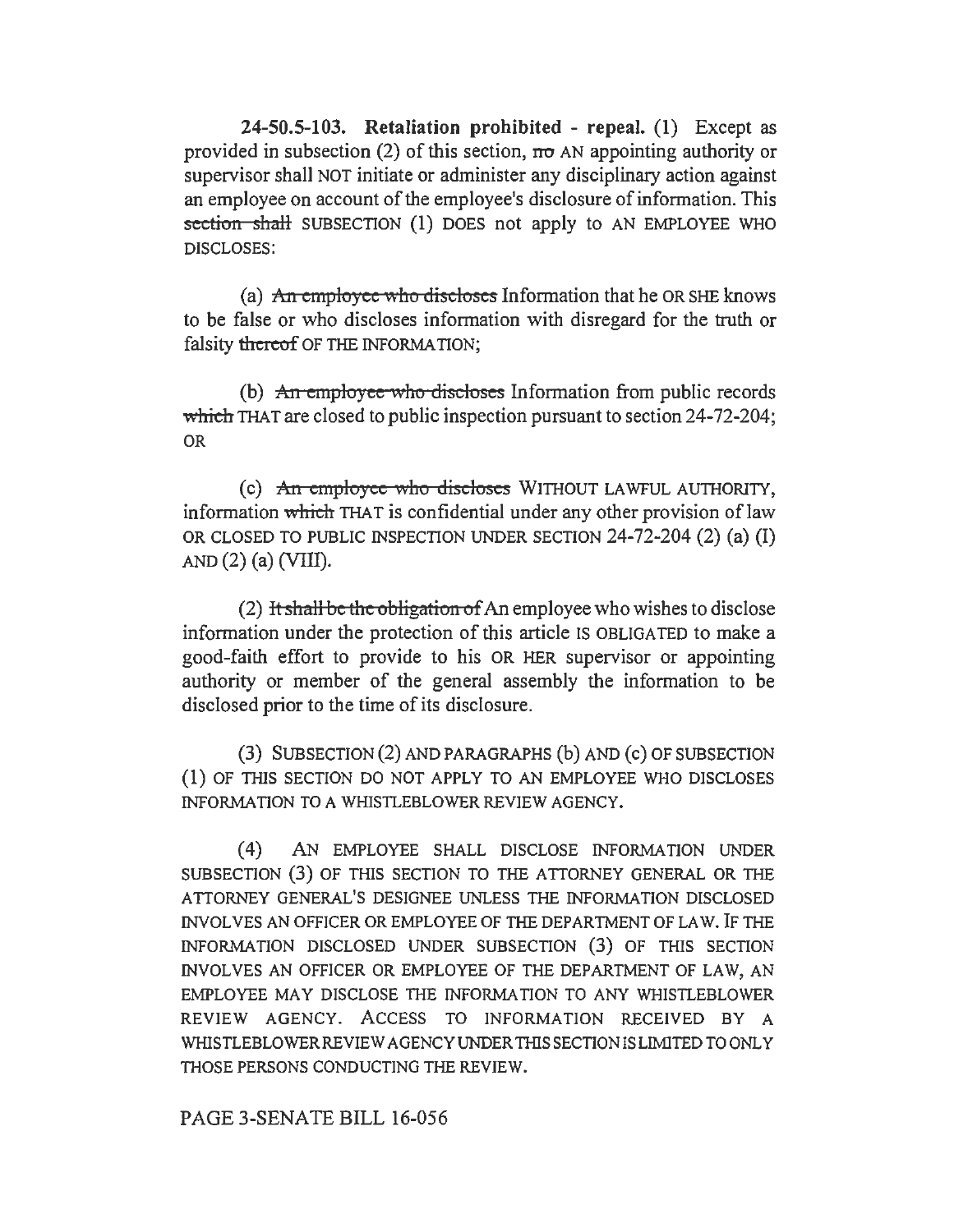(5) (a) (I) WITHIN THIRTY DAYS AFTER RECEIPT OF ANY INFORMATION DISCLOSED UNDER SUBSECTION (3) OF THIS SECTION, A WHISTLEBLOWER REVIEW AGENCY SHALL DETERMINE IN WRITING WHETHER OR NOT THE INFORMATION IS:

(A) CLOSED TO PUBLIC INSPECTION UNDER SECTION 24-72-204; OR

(B) CONFIDENTIAL UNDER ANY OTHER PROVISION OF LAW.

(II) EACH WHISTLEBLOWER REVIEW AGENCY SHALL MAINTAIN THE CONFIDENTIAL NATURE OF ANY INFORMATION DETERMINED TO BE CLOSED TO PUBLIC INSPECTION OR CONFIDENTIAL UNDER SUBPARAGRAPH (I) OF THIS PARAGRAPH (a).

(b) IF A WHISTLEBLOWER REVIEW AGENCY DETERMINES THAT ANY INFORMATION DISCLOSED UNDER SUBSECTION (3) OF THIS SECTION INCLUDES TRADE SECRETS, OR CONFIDENTIAL COMMERCIAL, FINANCIAL, GEOLOGICAL, OR GEOPHYSICAL DATA, THE WHISTLEBLOWER REVIEW AGENCY SHALL MAINTAIN THE CONFIDENTIAL NATURE OF THE INFORMATION.

( c) (I) IF THERE IS A SUBSTANTIAL LIKELIHOOD THAT INFORMATION DISCLOSED UNDER SUBSECTION (3) OF THIS SECTION TO A WHISTLEBLOWER REVIEW AGENCY WILL BE RELEASED TO THE PUBLIC FOR REASONS INCLUDING THAT THE WH1STLEBLOWER REVIEW AGENCY DETERMINES IN WRITING THAT THE INFORMATION IS NOT CONFIDENTIAL, THAT A REQUEST FOR INSPECTION OF THE INFORMATION EXISTS UNDER PART 2 OF ARTICLE 72 OF THIS TITLE, OR THAT A PERSON REQUESTS A COURT TO COMPEL RELEASE OF THE INFORMATION, THE WHISTLEBLOWER REVIEW AGENCY SHALL IMMEDIATELY GIVE WRITTEN NOTICE TO THE OWNER OF TIIE INFORMATION THAT THE WHISTLEBLOWER REVIEW AGENCY IS IN POSSESSION OF THE INFORMATION IN CONNECTION WITH A DISCLOSURE OF INFORMATION UNDER SUBSECTION(3)0FTIIISSECTION. WRITTENNOTICEUNDER THIS PARAGRAPH ( c) TOLLS THE TIME PERIOD FOR THE INSPECTION OF RECORDS UNDER SECTION 24-72-203 (3) UNTIL A REASONABLE TIME AFTER THE THIRTY-DAY TIME PERIOD SPECIFIED IN SUBSECTION (6) OF THIS SECTION AND THE CONCLUSION OF ANY LEGAL PROCEEDINGS UNDER SUBSECTION ( 6) OF THIS SECTION. A WHISTLEBLOWER REVIEW AGENCY SHALL NOT RELEASE ANY INFORMATION SUBJECT TO A NOTICE UNDER THIS PARAGRAPH (c) UNTIL THIRTY DAYS AFTER THE DATE THAT WRITTEN NOTICE IS GIVEN TO THE

PAGE 4-SENATE BILL 16-056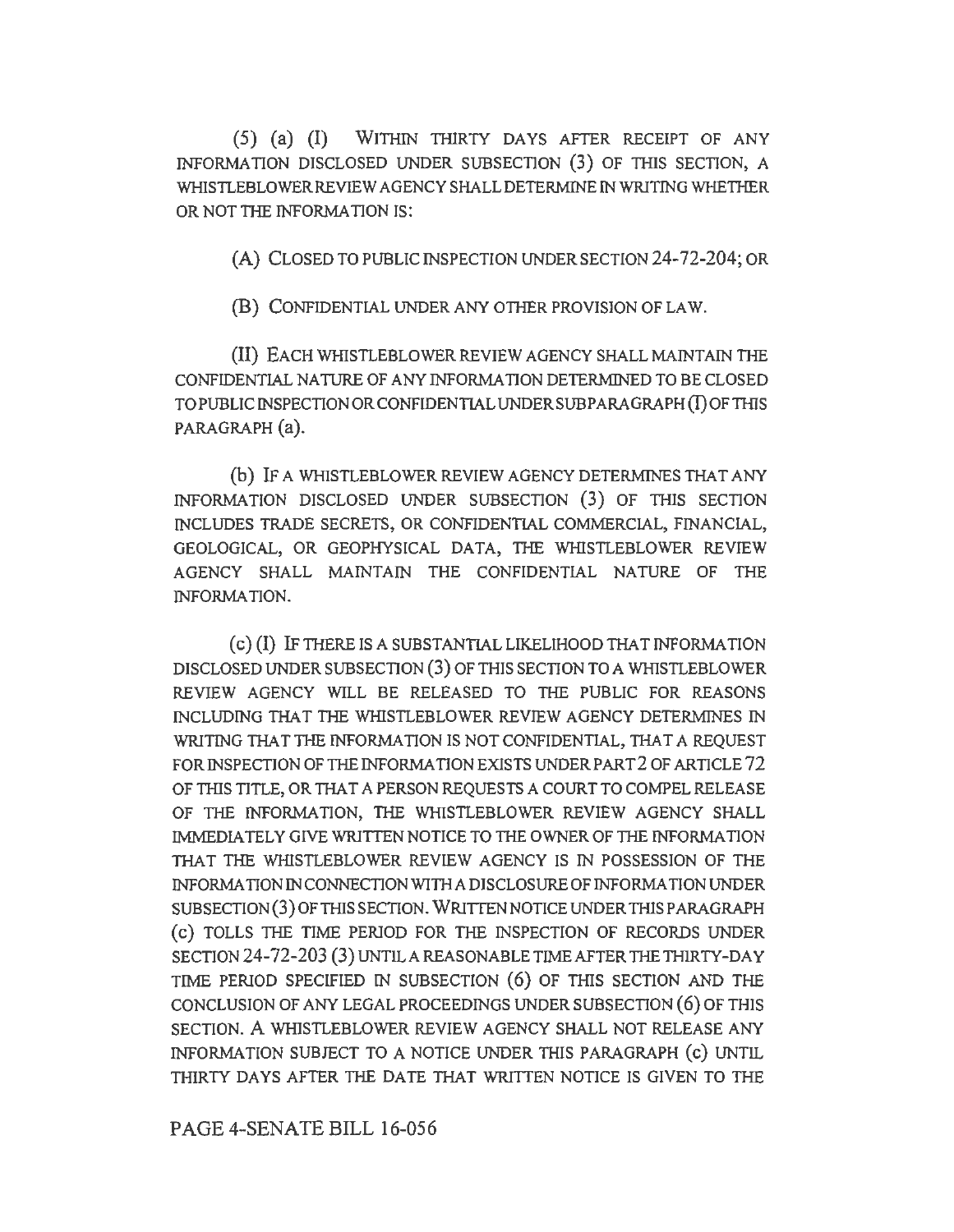OWNER OF THE INFORMATION UNDER THIS PARAGRAPH (c).

(II) THE WRITTEN NOTICE MUST CONTAIN THE DETERMINATION OF THE WHISTLEBLOWER REVIEW AGENCY WITH RESPECT TO WHETHER THE INFORMATION IS CONFIDENTIAL AND THE CIRCUMSTANCES CONSTITUTING A SUBSTANTIAL LIKELIHOOD THAT THE INFORMATION WILL BE RELEASED TO THE PUBLIC.

(III) THE WRITTENNOTIFICA TION REQUIREMENT OF THIS PARAGRAPH (c) DOES NOT APPLY IF A WHISTLEBLOWER REVIEW AGENCY MAKES A GOOD-FAITH EFFORT TO LOCATE THE OWNER OF THE INFORMATION AND REASONABLY DETERMINES THAT THE OWNER CANNOT BE LOCATED.

( 6) ANY PERSON NOTIFIED UNDER PARA GRAPH ( c) OF SUBSECTION ( 5) OF THIS SECTION WHO COULD BE HARMED BY THE RELEASE OF INFORMATION DESCRIBED UNDER PARAGRAPH (b) OF SUBSECTION (5) OF THIS SECTION AND DISCLOSED UNDER SUBSECTION (3) OF THIS SECTION TO A WHISTLEBLOWER REVIEW AGENCY MAY, WITHIN THIRTY DAYS AFTER RECEIVING NOTICE UNDER PARAGRAPH (c) OF SUBSECTION (5) OF THIS SECTION, FILE AN ACTION UNDER RULE 65 OF THE COLORADO RULES OF CIVIL PROCEDURE AGAINST THE WHISTLEBLOWER REVIEW AGENCY IN POSSESSION OF THE INFORMATION IN THE DISTRICT COURT FOR THE CITY AND COUNTY OF DENVER FOR INJUNCTIVE RELIEF PROHIBITING RELEASE OF THE INFORMATION.

 $(7)$  (a) SUBJECT TO SUBSECTION (6) OF THIS SECTION, IMMEDIATELY AFTER RECEIVING ANY INFORMATION UNDER SUBSECTION (3) OF THIS SECTION, A WHISTLEBLOWER REVIEW AGENCY SHALL NOTIFY THE SUPERVISOR OR APPOINTING AUTHORITY OF THE EMPLOYEE THAT THE WHISTLEBLOWER REVIEW AGENCY HAS RECEIVED THE INFORMATION AND THAT NO RETALIATORY ACTION MAY BE TAKEN AGAINST THE EMPLOYEE EXCEPT UNDER THE LIMITED CIRCUMSTANCES DESCRIBED IN PARA GRAPH (a) OF SUBSECTION (1) OF THIS SECTION.

(b) SUBJECT TO SUBSECTION (6) OF THIS SECTION, WITHIN SIXTY DAYS AFTER RECEIVING ANY INFORMATION UNDER SUBSECTION (3) OF THIS SECTION, A WHISTLEBLOWER REVIEW AGENCY MAY CONFER WITH AND TRANSFER THE INFORMATION TO THE ENTITY HAVING JURISDICTION OR AUTHORITY TO INVESTIGATE ANY ALLEGATION OF UNLAWFUL BEHAVIOR.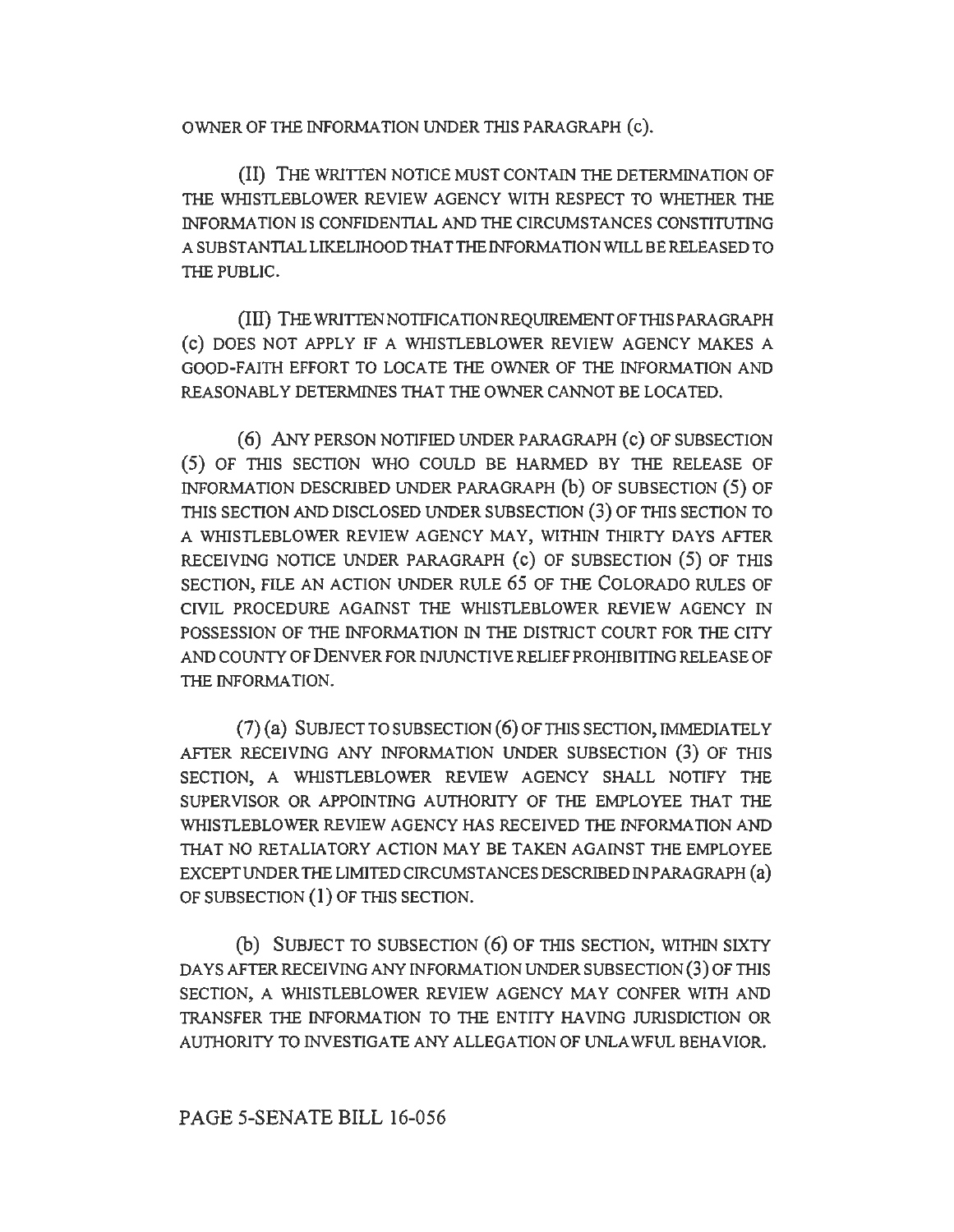(8) EXCEPT AS PROVIDED IN SUBSECTION ( 5) OF 1HIS SECTION, IF A WHISTLEBLOWERREVIEW AGENCY DETERMINES THA TTHE INFORMATION OR A PORTION OF THE INFORMATION RECEIVED IS NOT PROHIBITED FROM DISCLOSURE UNDER SECTION 24-72-204 OR IS NOT OTHERWISE CONFIDENTIAL UNDER ANY OTHER PROVISION OF LAW, THAT INFORMATION MAY BE RELEASED TO THE GENERAL ASSEMBLY OR THE PUBLIC UPON REQUEST. EACH WHISTLEBLOWER REVIEW AGENCY SHALL MAINTAIN RECORDS OF INFORMATION DISCLOSED TO THE WHISTLEBLOWER REVIEW AGENCY UNDER SUBSECTION (3) OF THIS SECTION AND OF THE ACTION OF THE WHISTLEBLOWER REVIEW AGENCY WITH RESPECT TO THE INFORMATION.

(9) EACH WHISTLEBLOWER REVIEW AGENCY SHALL DESIGNATE A PERSON OR PERSONS AS A POINT OF CONTACT FOR FUNCTIONS UNDER THIS SECTION AND SHALL MAKE THE CONTACT INFORMATION FOR THAT PERSON OR THOSE PERSONS PUBLIC, BOTH ON THE WEBSITE OF THE WHISTLEBLOWER REVIEW AGENCY AND BY ANY OTHER APPROPRIATE MEANS.

**(10)** IF THE PERSON OR PERSONS DESIGNATED UNDER SUBSECTION (9) OF THIS SECTION BECOME AWARE THAT INFORMATION FROM PUBLIC RECORDS THAT ARE CLOSED TO PUBLIC INSPECTION UNDER SECTION 24-72-204 ORINFORMA TIONTHA TIS OTHER WISE CONFIDENTIAL UNDER THE LAW IS DETERMINED TO HAVE BEEN DISCLOSED AT ANY TIME WITHOUT LA WFULAUTHORITY, THE PERSON OR PERSONS DESIGNATED IN SUBSECTION (9) OF TIIIS SECTION SHALL MAKE REASONABLE EFFORTS TO NOTIFY THE OWNER OF THE INFORMATION WITHIN A REASONABLE TIME.

(II) SUBSECTIONS (3) TO (10) OF THIS SECTION AND 1HIS SUBSECTION ( **11)** ARE REPEALED, EFFECTIVE MAY 15, 2018.

**SECTION 4.** In Colorado Revised Statutes, **add** 24-50.5-108 as follows:

**24-50.5-108. Working group- broadening protections for state employee whistleblowers - confidential information subject of whistleblowing- preserving confidentiality of confidential information**  - **repeal.** (1) THE GOVERNOR SHALL CONVENE A WORKING GROUP ON BROADENING PROTECTIONS FOR STATE EMPLOYEE WHISTLEBLOWERS WHO MAY BE REQUIRED TO DISCLOSE CONFIDENTIAL INFORMATION THAT IS THE SUBJECT OF WHISTLEBLOWING. THE WORKING GROUP CONSISTS OF THE FOLLOWING:

PAGE 6-SENATE BILL 16-056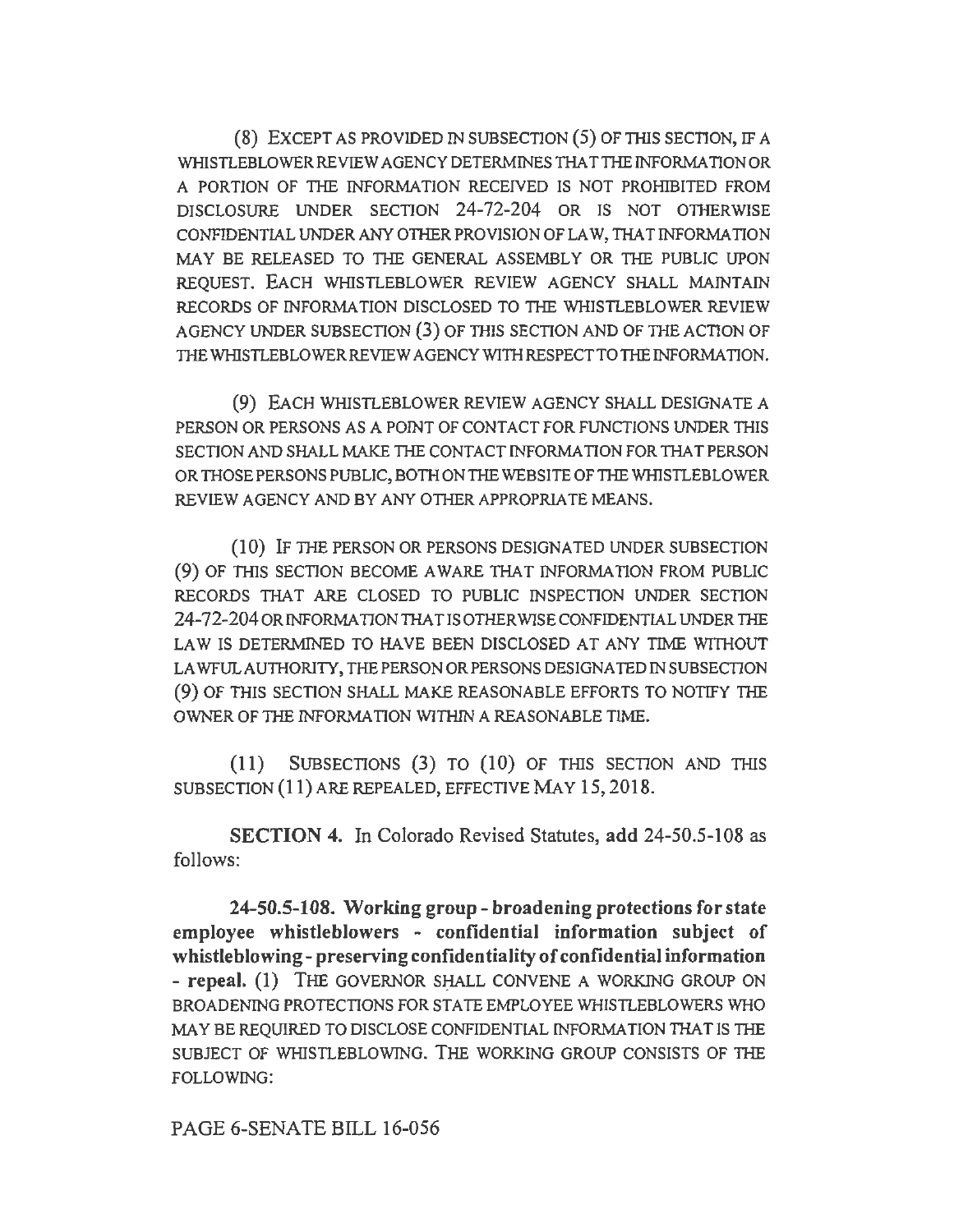(a) A REPRESENTATIVE OF THE OFFICE OF THE GOVERNOR, DESIGNATED BY THE GOVERNOR;

(b) THE EXECUTIVE DIRECTOR OF THE DEPARTMENT OF PERSONNEL OR THE EXECUTIVE DIRECTOR'S DESIGNEE;

( c) A REPRESENTATIVE OF THE OFFICE OF THE ATTORNEY GENERAL, DESIGNATED BY THE ATTORNEY GENERAL;

(d) THE DIRECTOR OF THE OFFICE OF LEGISLATIVE LEGAL SERVICES OR THE DIRECTOR'S DESIGNEE.

 $(2)$  $(a)$  THE WORKING GROUP SHALL EXAMINE THE WHISTLEBLOWER PROTECTION LAWS OF THE FEDERAL GOVERNMENT AND OF OTHER STA TES AND COMPARE THOSE LAWS TO COLORADO'S WHISTLEBLOWERPROTECTION LAW AS CONTAINED IN THIS ARTICLE. THE WORKING GROUP SHALL DETERMINE MEANS OF BROADENING THE WHISTLEBLOWER PROTECTIONS IN COLORADO LA WFORSITUA TIONS WHERE THE SUBJECT OF WHISTLEBLOWING INVOLVES CONFIDENTIAL INFORMATION THAT WOULD NEED TO BE DISCLOSED IN SOME MANNER IN ORDER TO BRING TO LIGHT ACTIVITIES INCLUDING THE WASTE OF PUBLIC FUNDS, ABUSE OF AUTHORITY, OR MISMANAGEMENT. THE WORKING GROUP SHALL DETERMINE METHODS BY WHICH CONFIDENTIAL INFORMATION COULD BE DISCLOSED WHILE PRESERVING THE CONFIDENTIAL NATURE OF THE INFORMATION. THE WORKING GROUP SHALL INCLUDE INPUT FROM ADVOCACY ORGANIZATIONS INCLUDING BUSINESS, PRIVACY ADVOCATES, AND EMPLOYEE ADVOCATES.

(b) MEETINGS OF THE WORKING GROUP ARE SUBJECT TO PART 4 OF ARTICLE 6 OF THIS TITLE, AND THE WORKING GROUP IS SUBJECT TO THE "COLORADO OPEN RECORDS ACT", PART 2 OF ARTICLE 72 OF THIS TITLE.

(3) BYNOVEMBER 1,2016, THEWORKINGGROUPSHALLREPORTITS RECOMMENDATIONS TO THE COMMITTEE ON LEGAL SERVICES AND TO THE JOINT BUDGET COMMITTEE OF THE GENERAL ASSEMBLY.

(4) THIS SECTION IS REPEALED, EFFECTIVE JULY I, 2018.

SECTION 5. Effective date - applicability. This act takes effect upon passage and applies to any information disclosed by a state employee to a whistleblower review agency on or after said date.

PAGE 7-SENATE BILL 16-056